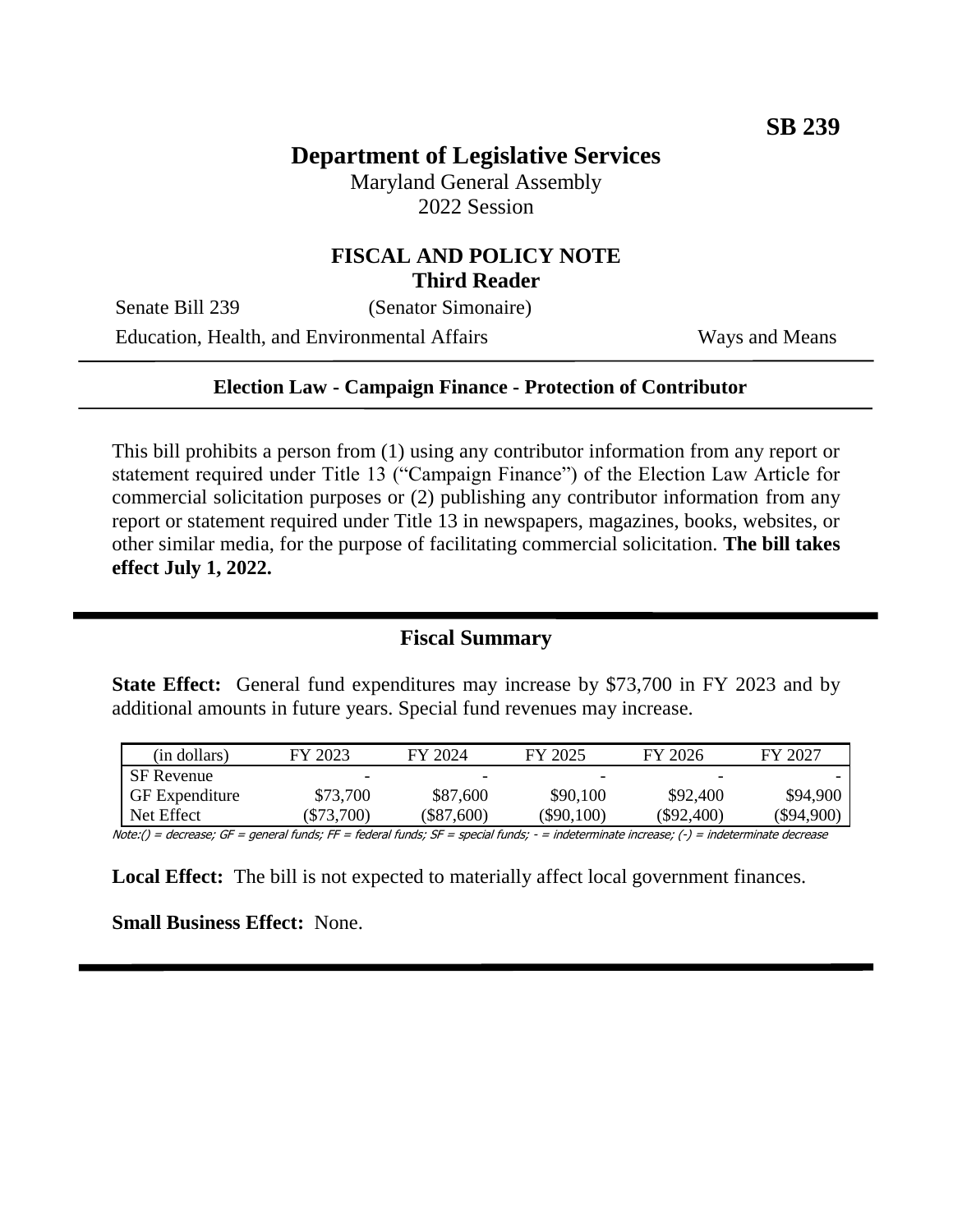# **Analysis**

## **Current Law:**

### *Campaign Finance Reporting*

Unless otherwise expressly authorized by law, all campaign finance activity for an election under the Election Law Article of the Annotated Code must be conducted through a campaign finance entity (defined as a political committee established under Title 13 of the Election Law Article). An individual may not file a certificate of candidacy or a declaration of intent until the individual establishes, or causes to be established, an authorized candidate campaign committee (a campaign finance entity authorized by the candidate to promote the candidate's candidacy). For each election in which a campaign finance entity participates, it generally must file campaign finance reports at various times prior to and after the primary and general elections, as well as an annual report. The reports must contain information required by the State Board of Elections (SBE) with respect to all contributions received and all expenditures made by or on behalf of the campaign finance entity during a reporting period.

### *Filing and Disclosure of Campaign Finance Reports*

Campaign finance reports required to be filed with SBE generally must be submitted using an electronic storage medium and in a format that SBE approves. SBE is required to make the campaign finance reports that are maintained in an electronic storage format widely and easily accessible to the public.

**State Expenditures:** General fund expenditures may increase by \$73,718 in fiscal 2023, which accounts for a 90-day start-up delay from the bill's July 1, 2022 effective date. This estimate reflects the cost for the Office of the State Prosecutor, which handles prosecutions of State election law violations, to potentially hire an investigator to perform investigative work needed to enforce the bill. It is unclear how many violations of the bill there may be, but investigating violations is expected to require a significant amount of work to gather the evidence to prove that commercial solicitations are originating from contributor information and not other information. The estimate includes a salary, fringe benefits, one-time start-up costs, and ongoing operating expenses. The estimate assumes that enforcement of the bill is based on complaints. If active enforcement is undertaken, additional expenditures may be incurred for software to identify potential violations.

| 1.0      |
|----------|
| \$66,375 |
| 7,343    |
| \$73,718 |
|          |